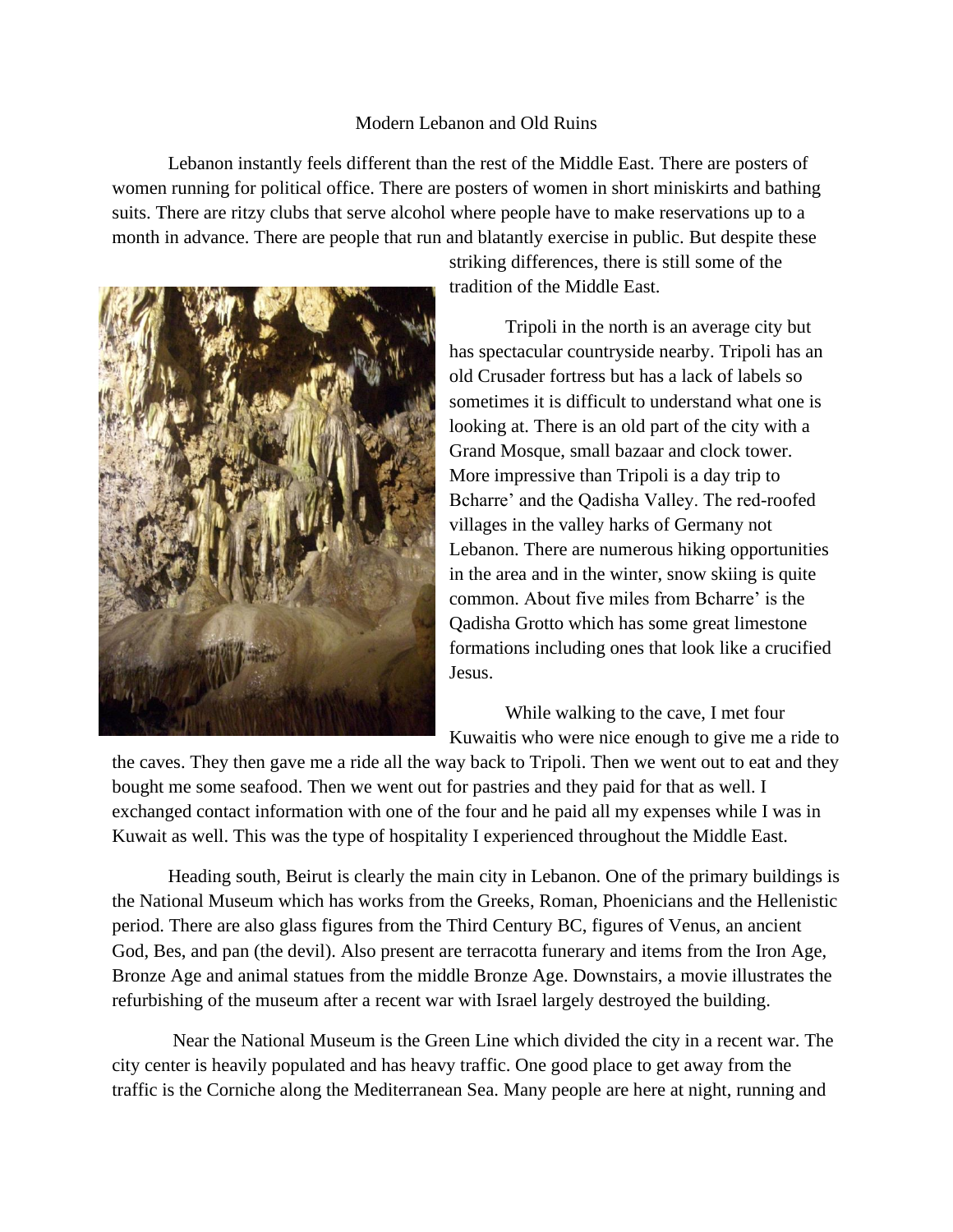exercising which is a sign of wealth. Beirut was one of the few places in the Middle East where I saw a lot of people exercising and eating properly. Along the promenade is several beaches and Pigeon Rocks which a rock formation which has become something of an emblem of Beirut. There aren't that many other historical places but one area has Parliament, a shopping area, the Mohammed al-Amin Mosque and St. George's Cathedral. The



American University in Beirut is a famous university with welcoming grounds near the Corniche.

Near Beirut is Byblos, which has one of many Roman ruins in the area. Some people come for the rocky beach which is free or the sand beaches which aren't. There is also an old church, St. John's, and an overpriced wax museum. However, most come for the ruins. There is an old moat, royal necropolis tombs, a small, rebuilt theater as the Crusaders took the real one, columns and a temple dedicated to the Lady of Byblos, but the temple has largely deteriorated. In the prehistoric quarter, there are rectangular buildings but not too much to see. Other places to visit are the obelisks, Persian Fortress, and Nymphaeum (feminine deities), so there is a fair amount to see in a small area.



The Roman ruins in Byblos are impressive but do not compare to Palmyra, in the eastern part of Syria. Amazingly, most of the ruins are free which means visitors can see the ruins at any time of the day or night, but sunset is especially striking. The main part of the free area is the Monumental Arch followed by the Colonnade. This was literally the center of the city in Roman times. There are smaller temples along the colonnade which are frequented by the tour groups. A good alternative is walking